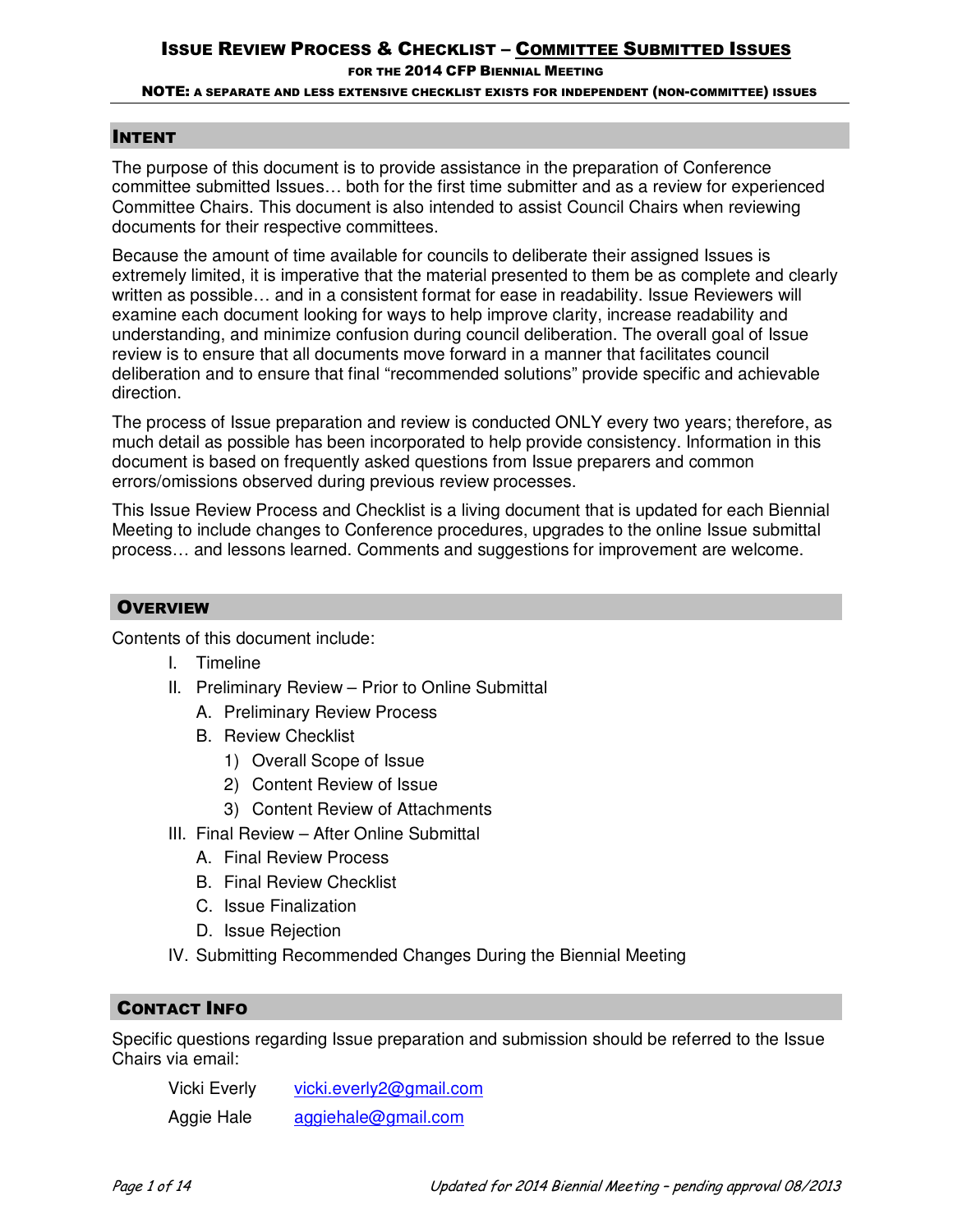FOR THE 2014 CFP BIENNIAL MEETING

NOTE: A SEPARATE AND LESS EXTENSIVE CHECKLIST EXISTS FOR INDEPENDENT (NON-COMMITTEE) ISSUES

### I. TIMELINE

## AUGUST 2013

- $\Box$  Following approval by the Executive Board, the following documents will be provided to Committee Chairs via their Council Chair:
	- o Updated Issue Review Process and Checklist
	- o Committee FINAL Report Template and instructions
- $\Box$  Council Chairs and Vice Chairs begin working with committees towards finalizing work on charges and preparing final version of committee generated documents for submittal as Issues

# SEPTEMBER 2013

 $\Box$  Conference call to review preparation process, submittal requirements, and review process for final committee documents, including final report, Issues, and attachments; participants include:

**Note! New for this biennial meeting** 

- o All Committee Chairs;
- o Council Chairs and Vice Chairs;
- o Issue Chairs;
- o Issue Reviewers;
- o Conference Vice Chair; and
- o Executive Director.

# OCTOBER 2013

 $\Box$  Issue submission template and instructions available online

# NOVEMBER 2013

 $\Box$  Council Chairs determine schedule for their committees to submit final documents for review (not all documents can be reviewed simultaneously)

# DECEMBER 6, 2013 – FRIDAY

- □ **Suggested Deadline** for CFP Committee Chairs to submit final committee reports along with ALL prospective Issues and accompanying documents to their Council Chair for **preliminary review and approval** (in accordance with previously determined schedule)
	- o **ALL COMMITTEES: All CFP committee generated documents** MUST go through a formal **review** PRIOR to online submittal; documents needing review include committee reports, Issues, and all attachments *(see Preliminary Review Process and "Review Checklist" below)*
		- -*Preliminary review must be completed no later than Friday, December 20, 2013*

## o **STANDING COMMITTEES:**

- - All Standing Committees are required to submit their final committee report, prospective Issue(s), and any accompanying documents to the Executive Director for review and approval.
- **For Standing Committee reports and Issues, the Executive Director will fulfill the** same review functions as the Council Chair
- - NOTE: Standing Committee final reports are required to be submitted as an Issue ONLY when council action is required (e.g., to approve or modify a CFP governing document or policy); if no council action is required, final committee report is submitted to the Executive Board for consideration during the Biennial Meeting.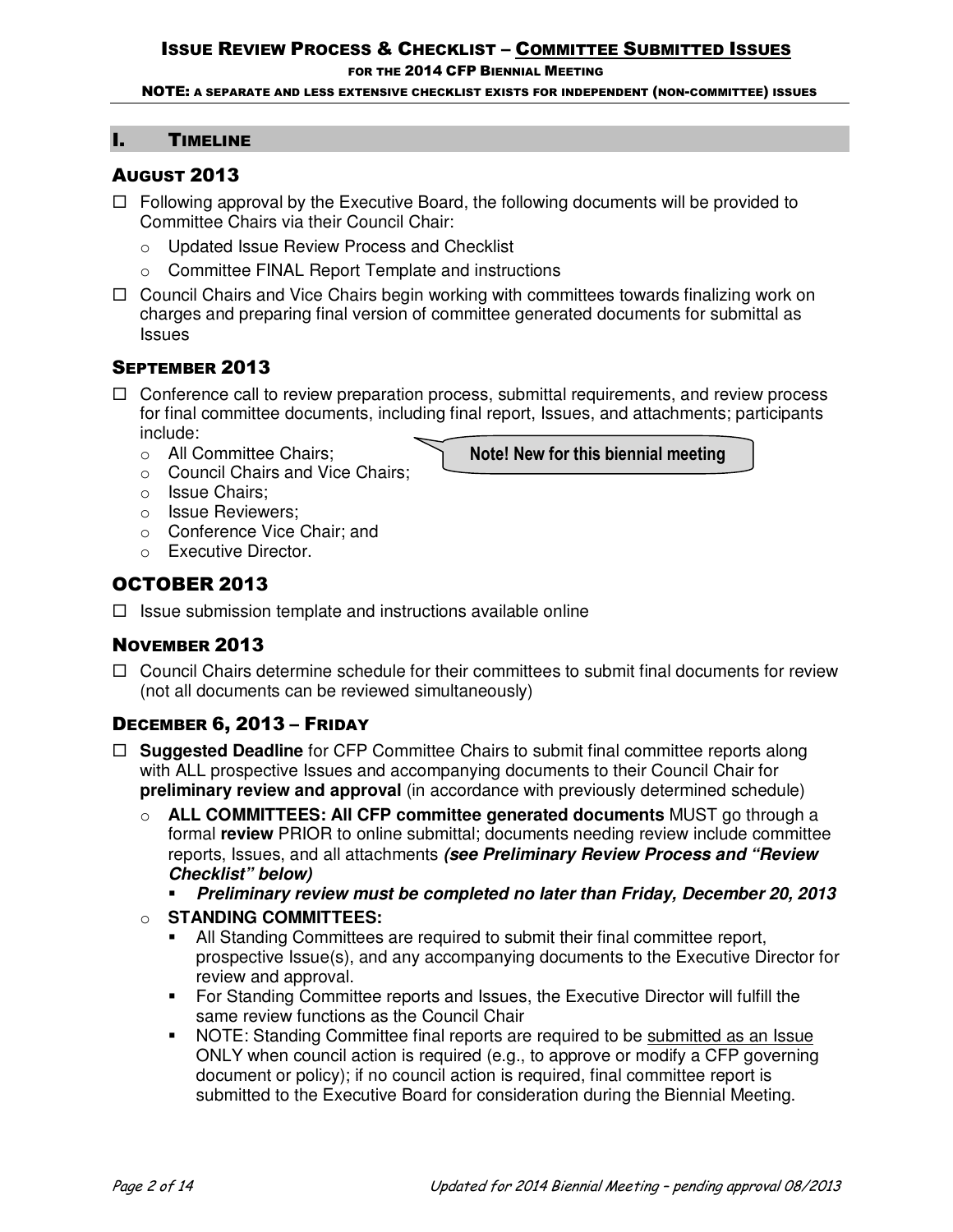FOR THE 2014 CFP BIENNIAL MEETING

NOTE: A SEPARATE AND LESS EXTENSIVE CHECKLIST EXISTS FOR INDEPENDENT (NON-COMMITTEE) ISSUES

# JANUARY 6, 2014 – MONDAY

- $\Box$  Online Issue submission process opens
	- $\circ$  With approval by Council Chairs, all committee generated Issues and attachments MUST be submitted via the online process prior to the posted deadline

*CRITICAL NOTE: Prior to beginning the Issue submittal process, please ensure that any "firewall" protocol on your computer does NOT prohibit receiving emails from the Conference Issue Management Program – specific email addresses for return messages will be provided once available.* 

# JANUARY 24, 2014 – FRIDAY

- **Deadline for online Issue submittal: 9:00 PM EST** this deadline applies to ALL Issues including CFP committee submitted Issues and independently submitted Issues
	- $\circ$  Submission MUST include the committee final report and all committee generated guidance documents
	- $\circ$  Once submitted online, the Issue Reviewers will conduct a final review and work with submitters and Council Chairs to clarify any questions or concerns

 *Issue submittal deadline mandated to be not less than 90 days prior to Biennial Meeting* 

- $\Box$  Submittal of Issues in advance of the deadline is highly encouraged
- The ONLY Issues that can be submitted AFTER the deadline must meet the *"Late Issue Submittal Policy" http://www.foodprotect.org/media/policy/Policy\_CFP\_Late\_Issue\_Submission.pdf*

# 3 RD WEEK OF FEBRUARY 2014

- $\Box$  "Finalize" all Issues for submission to the Issue Committee for assignment to council
	- $\circ$  After finalization, Issues can NOT be modified in any way except by council during the deliberation process at the Biennial Meeting

# MARCH 21, 2013 – FRIDAY

 $\Box$  Online Issue packets available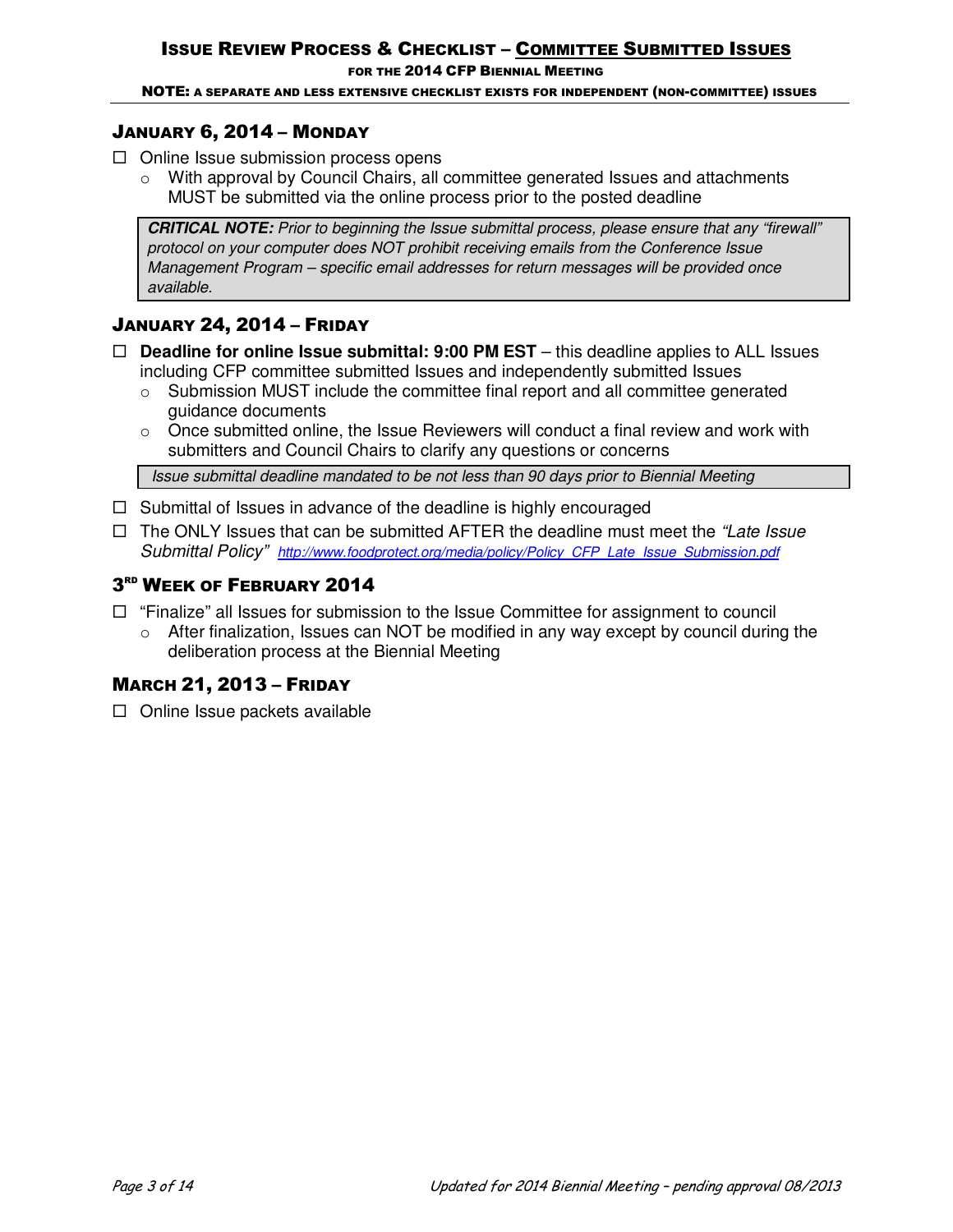FOR THE 2014 CFP BIENNIAL MEETING

NOTE: A SEPARATE AND LESS EXTENSIVE CHECKLIST EXISTS FOR INDEPENDENT (NON-COMMITTEE) ISSUES

### II. PRELIMINARY REVIEW – PRIOR TO ONLINE SUBMITTAL

### **QUICK SUMMARY**

### **Preliminary review of draft final documents is conducted to ensure that:**

- *All assigned charges are addressed and all portions of the submittal forms are complete*
- *Narrative is a clear, logical description of committee process, activities, and recommendations*
- *Attachments are correctly named, presented in a logical manner, and in a readable format*
- *Final committee report is submitted as an Issue to acknowledge the report and Committee Members*
- *All committee recommendations are submitted as subsequent Issues*
- *Future of committee is addressed*

# A. PRELIMINARY REVIEW PROCESS

### **1) PRELIMINARY REVIEW**

- a) All CFP committee generated documents are subject to a formal "offline" preliminary review process – Issues are NOT to be submitted online until the preliminary review has been conducted and approval is granted by the respective Council Chair
- b) During the preliminary review process, Council Chairs, Council Vice Chairs, and the Issue Chair(s) will serve as reviewers of CFP committee submitted documents
	- i) Council Chairs will forward documents submitted by the Committee Chairs to their respective Vice Chair and to the Issue Chair(s)
	- ii) Council Chairs will serve as the primary contact with their respective Committee **Chairs**
	- iii) Issue Chair(s) and Council Vice Chairs will forward any comments, questions, or concerns to the Council Chairs
- c) All reviewers will follow the "Review Checklist" (see below)
- d) When editing documents, "tracked changes" should be used whenever possible; once document review is complete, all track changes MUST be accepted or removed before submitting online

### **2) REVIEW APPROVAL**

- a) Council Chairs will notify via email the Issue Chair(s) when the preliminary review process for each committee is complete and approval has been given for online submittal of Issues and accompanying documents; a copy of the final approved committee documents will be forwarded via email to the Issue Chair(s)
- b) Committee Issues are NOT to be submitted via the online submittal process until the preliminary review has been completed
	- i) Final review by the Issue Committee will NOT begin until approval is received from the Council Chair
- c) Preliminary review process MUST be completed far enough in advance to allow Committee Chairs to meet the online Issue submittal deadline
- d) Any changes made to a committee report, document, or Issue after the preliminary review process MUST be approved by the respective Council Chair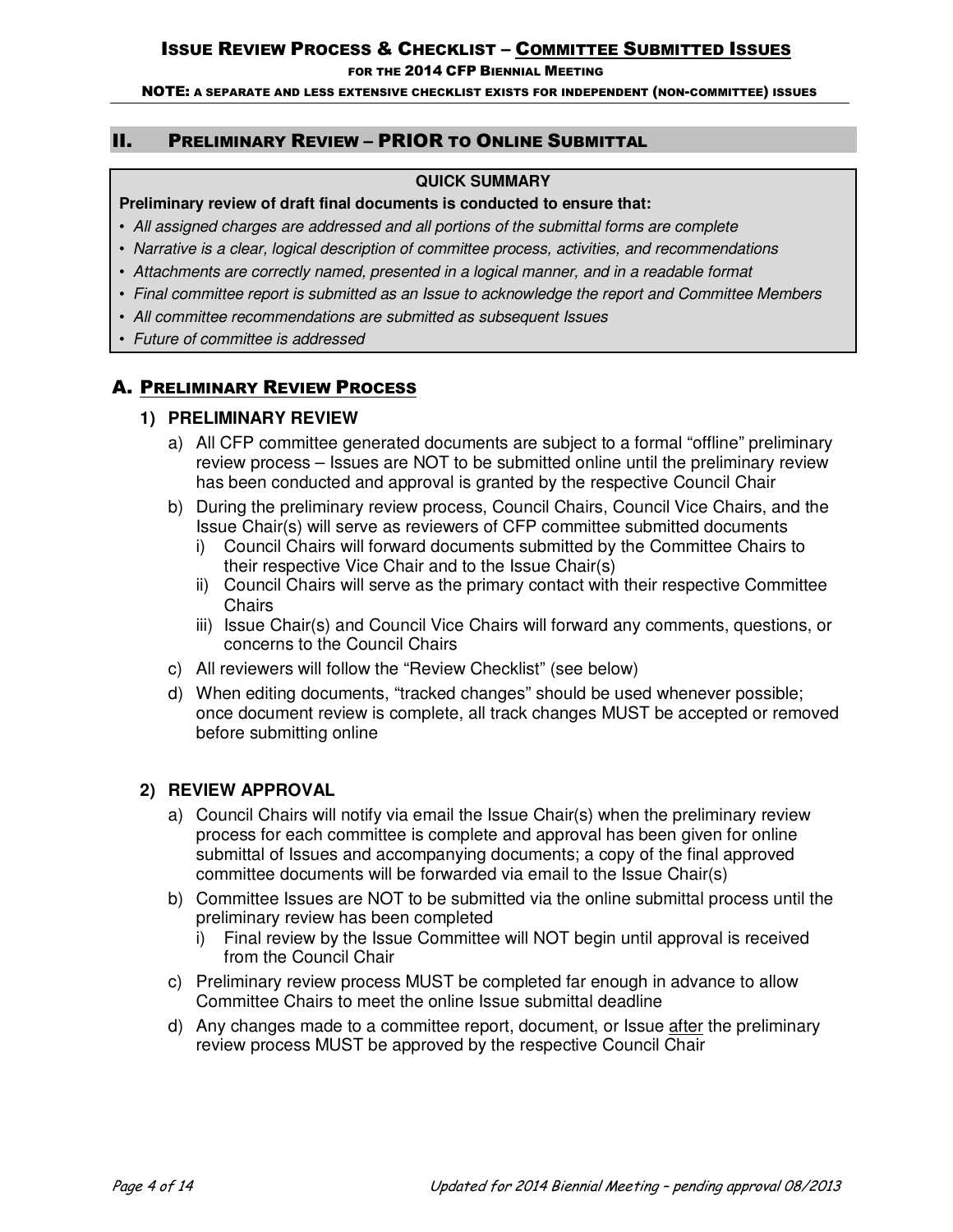FOR THE 2014 CFP BIENNIAL MEETING

NOTE: A SEPARATE AND LESS EXTENSIVE CHECKLIST EXISTS FOR INDEPENDENT (NON-COMMITTEE) ISSUES

### B. REVIEW CHECKLIST

*NOTE: this checklist is used for the preliminary review AND the final review of all Issues and attachments.* 

### **1) OVERALL SCOPE OF ISSUE**

*Reviewing the "scope of Issue" is the MOST critical aspect of the preliminary review. Limiting the scope AND clearly defining the intent of each Issue will facilitate a logical and sequential deliberation within council. To facilitate the process, it is recommended to divide Issues containing multiple actions or directives; single Issues containing multiple actions or directives are cumbersome to deliberate and may lead to confusing or contradictory recommended solutions. Once the online Issue submittal deadline has passed, the automated process does NOT allow the submittal of additional Issues; therefore, committee reports CANNOT be divided into multiple Issues after the deadline has passed.*

a) The majority of CFP committees will submit more than one Issue…

*NOTES: Standing Committee final reports are required to be submitted as an Issue ONLY when council action is required (e.g., to approve or modify a CFP governing document or policy). By the designated deadline, all Standing Committees are required to submit their final committee report, prospective Issue(s), and any accompanying documents to the Executive Director for review and approval.*

- i) **First Committee Issue** this Issue is essentially a presentation of the committee report. The "Recommended Solution" of the first committee Issue contains **ONLY four (4) elements**:
	- (1) Statement to "acknowledge attached committee report" *(reports are NOT "accepted" or "approved" as this implies the entire content of the report has been debated and agreed upon by council)*
	- (2) Reports are to follow the approved committee FINAL report format and include the following information: *(see Committee FINAL Report template)*
		- (a) full list of committee charges from the previous Biennial Meeting (or as subsequently assigned by the Executive Board)
		- (b) details of committee activities and recommendations
		- (c) specific outcome(s) and disposition(s) for each assigned charge
		- (d) specific direction regarding the future of the committee
		- (e) new or continuation charges to be addressed during the upcoming biennium
		- (f) list of all committee submitted Issues and attachments recommend using a "cut-and-paste" of each title directly from the committee report
		- (g) list of Committee Members, submitted as a PDF attachment using the *Committee Members Roster Template;* information to be included on the roster is limited to the following:

| <b>Committee Name:</b> |              |                               |  |          |  |              |           |       |
|------------------------|--------------|-------------------------------|--|----------|--|--------------|-----------|-------|
| Last                   | <b>First</b> | <b>Position</b>               |  |          |  |              |           |       |
| <b>Name</b>            | <b>Name</b>  | (Chair/Member)   Constituency |  | Emplover |  | $City$ State | Telephone | Email |

(3) List of attachments (titles) for ALL committee generated "content documents" *(see description below regarding "content documents" vs. "supporting attachments")*

*NOTE: ONLY Microsoft Word and Portable Document Format (PDF) documents can be submitted as an Issue attachment.*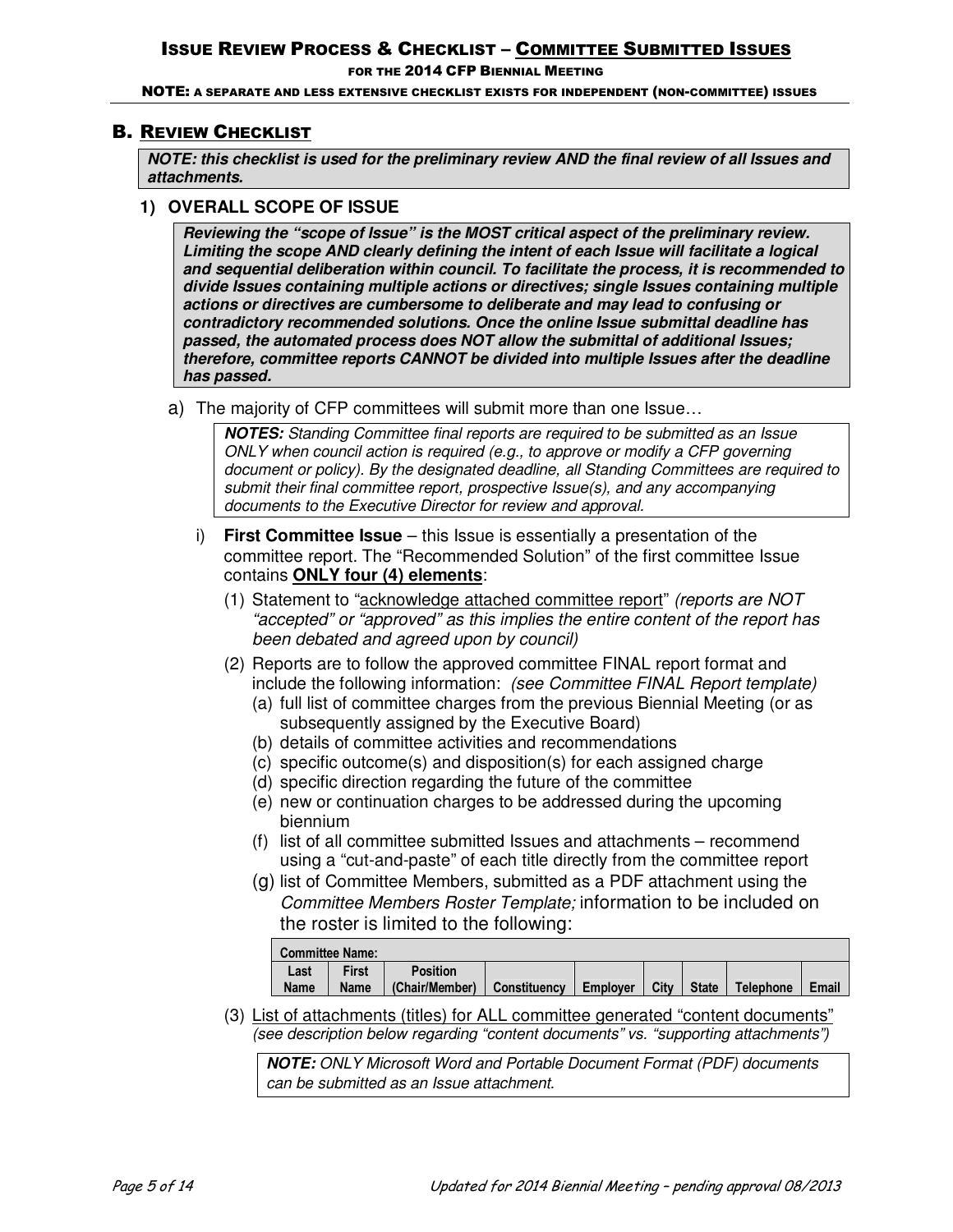FOR THE 2014 CFP BIENNIAL MEETING

#### NOTE: A SEPARATE AND LESS EXTENSIVE CHECKLIST EXISTS FOR INDEPENDENT (NON-COMMITTEE) ISSUES

(4) Specific direction regarding the future of the committee, such as:

*EXCEPT for Standing Committees that report directly to the Executive Board, all CFP committees must be EITHER disbanded or re-created each biennium.* 

- (a) Committee to be disbanded:
	- (i) all charges previously assigned to committee have been completed
	- (ii) disbanded committees may NOT have continuation or new charges
- (b) Committee to be re-created, along with specifics regarding:
	- (i) continuation charges (i.e., incomplete or ongoing charges from the previous Biennial Meeting)

*NOTE: If a decision to re-create a committee with continuation charges is dependent on the outcome of a subsequent (later debated) Issue, the continuation charges and the report back requirement as stated below in (iii), should be included as a (separate) subsequent stand-alone Issue and NOT included within the first committee Issue.*

(ii) newly created charges

*NOTE: newly created charges (not carried over from the previous Biennial Meeting) that the committee would like to address during the next biennium are usually best if included in a (separate) subsequent stand-alone Issue, especially if it is anticipated that requesting the new charge(s) will result in debate within council.* 

(iii) requirement to "report back to the next Biennial Meeting"

- (5) Thank you statement to Committee Members
- ii) **Subsequent Committee Issue(s)** the actual number or subsequent committee Issues will depend on the work completed by a committee. Committee generated documents, or specific elements of a committee report that need to be formally debated and approved, are to be submitted as subsequent stand-alone Issues; examples include:
	- (1) Policy or guidance documents created by the committee
		- (a) It is recommended that a separate Issue is submitted for each independent document
		- (b) *EXCEPTION: large documents divided to meet attachment size restrictions should be presented within a single Issue*
	- (2) Committee recommendations regarding controversial or substantial changes to policy or practice
		- (a) *EXCEPTION: non-substantive changes can be presented together as a single Issue (e.g., grammatical or editorial changes to existing approved documents)*
	- (3) New charges assigned to a re-created committee

*NOTE: the actual number of subsequent Issues submitted by a committee should be determined on a case-by-case basis depending on the complexity of the information to be presented; the Issue Chair(s) and Council Chairs can assist Committee Chairs in determining the best approach in submitting committee Issues.*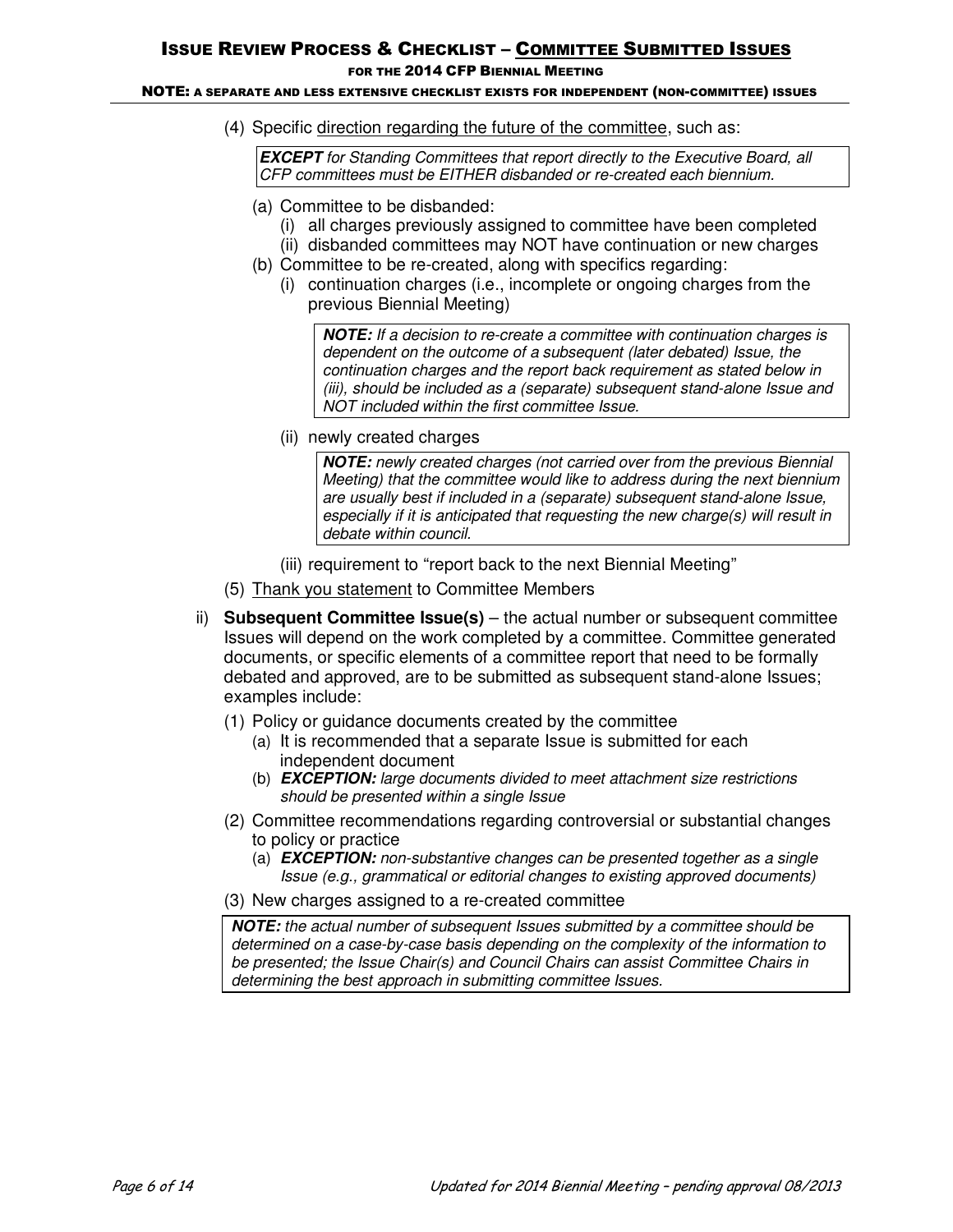### FOR THE 2014 CFP BIENNIAL MEETING

NOTE: A SEPARATE AND LESS EXTENSIVE CHECKLIST EXISTS FOR INDEPENDENT (NON-COMMITTEE) ISSUES

# **2) CONTENT REVIEW of ISSUE**

*The overall goals of content review are to improve clarity, increase readability and understanding, and to help minimize confusion during council deliberation.* 

## **a) Overall general review includes…**

- i) Verification that all sections of the Issue submission form are complete
- ii) Spelling and grammar
- iii) Content and clarity
- iv) Text format is appropriate:
	- (1) Document titles are in quotes or italics
	- (2) Use of **bold** and CAPITAL text format are to be used ONLY for emphasis OR if replicating the format of an existing document (e.g., Food Code)
- **Note!**

(3) All charges and directives are to be numbered… NOT bulleted. The purpose of using a numbering format is to improve discussion by avoiding confusion on specific points and for easier reference in subsequent Conference documents.

(a) The recommended numbering convention is as follows:

 a) i) (1)

1.

(b) *EXCEPTION: directives to edit or modify language within an existing document (e.g., Food Code, CFP guidance or governing document) MUST maintain the existing numbering or bulleted format.* 

*Unfortunately, the auto indent and outline feature of the Issue management website do not always convert properly; in most cases, all outlining and bullets will be flush-left. We apologize and hope this does not severely impact the readability of your Issue.* 

- v) Narrative is non-gender specific
- vi) Correct capitalization (e.g., committee names, Issue titles)
- vii) Multiple page documents contain page numbers *("page \_\_ of \_\_" is the preferred format)*
- viii) Correct use of organizational terminology and titles (e.g., "Conference," "Biennial Meeting," "Food Code" or "FDA Food Code")
- ix) Correct use of strikethrough/underline format for changes to existing CFP documents, FDA Food Code, or other regulatory documents (i.e., underlining of "new or proposed" language with "strikethrough" for language to be deleted)
- x) Adherence to *"CFP Commercialism Policy"* (i.e., Issues may NOT be commercial in nature) *http://www.foodprotect.org/media/policy/Policy\_CFP\_Commercialism.pdf*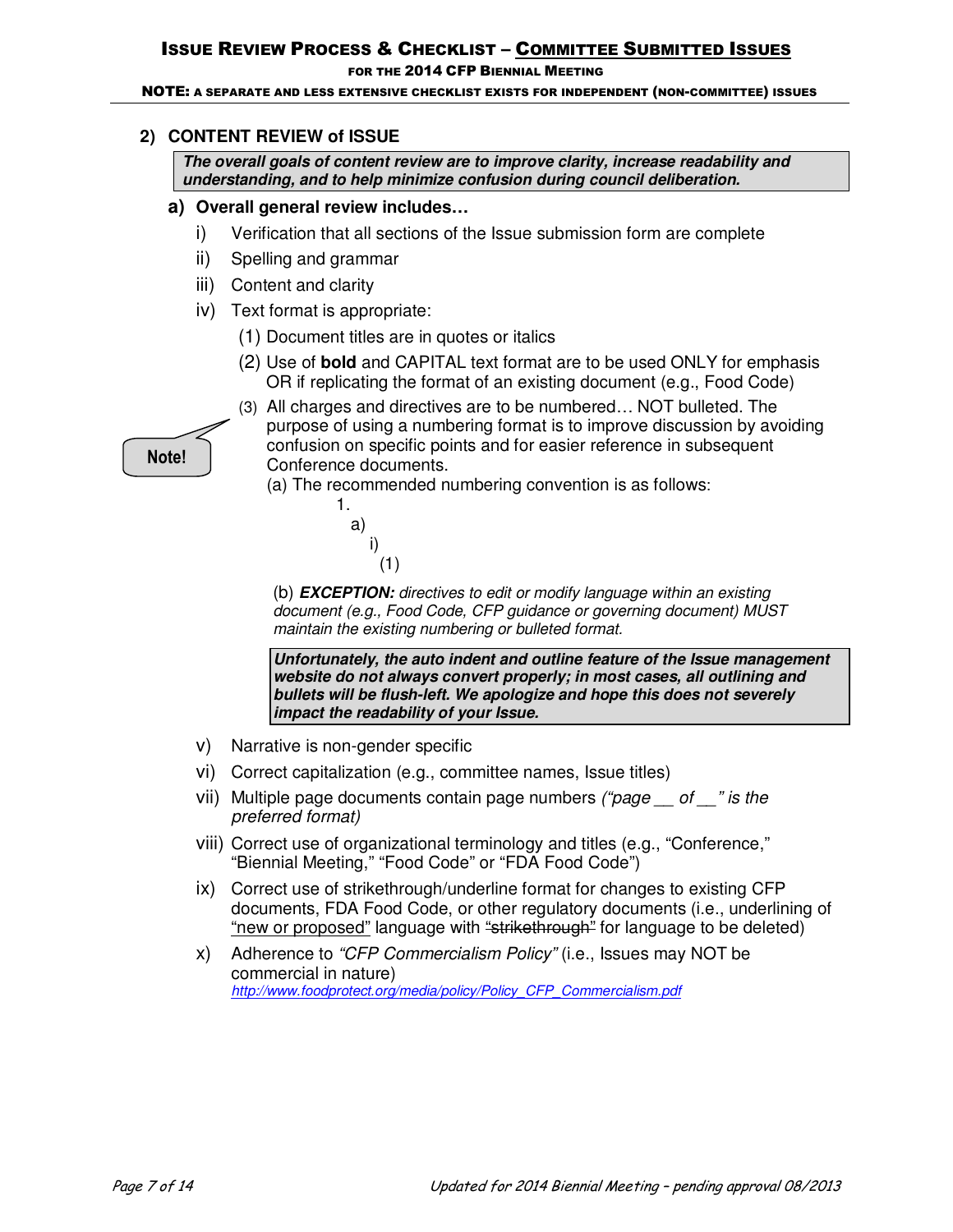### FOR THE 2014 CFP BIENNIAL MEETING

#### NOTE: A SEPARATE AND LESS EXTENSIVE CHECKLIST EXISTS FOR INDEPENDENT (NON-COMMITTEE) ISSUES

**b) Issue Title…**

*Once finalized, an Issue title CANNOT be changed. If the intent of the Issue is modified during council debate, the council will be asked to provide clarification within the final "recommended solution" that reconciles the new Issue content and the existing Issue title.* 

- i) Limited to 75 characters
	- (1) Title uniquely describes purpose of Issue

*NOTE: Issue titles may be modified by the Issue Chair prior to finalization for clarification in the event of duplicate submittals*

- (2) Use of standardized "prefix" for CFP committee submitted Issue titles:
	- (a) Report  $($ insert committee name)
	- (b) Re-Create \_\_\_\_\_\_\_\_\_\_\_\_\_ (insert committee name)
	- (c) Report and Re-Create  $\qquad (insert committeen)$ *NOTE: this dual format is rarely used; see Issue Chair(s) for guidance*
	- (d) For subsequent committee Issues, use a preceding committee title abbreviation followed by a number (e.g., "ROP 3" for the third Issue submitted by the Reduced Oxygen Packaging Committee).

*NOTE: Issue Reviewers will assist Committee Chairs with the appropriate prefix for their Issue titles. The purpose of using a prefix is to make it easier to locate specific Issue titles among the myriad Issues under consideration at each Biennial Meeting.* 

### **c) Issue you would like the Conference to Consider…**

Brief description of the specific problem or concern to the retail food industry

*NOTE: Endorsements by an organization, agency, or individual can be referenced here or in the "Public Health Significance" section as appropriate. Endorsements are NOT to be placed within the "Recommended Solution." Endorsement letters or copies of email communication may be submitted with an Issue as a supporting attachment.*

- **d) Public Health Significance…** 
	- i) Describes impact this Issue will have on the industry
	- ii) Clearly stated and easily understood
	- iii) May include endorsements by an organization, agency, or individual
- **e) Recommended Solution…**

*The "recommended solution" is the ONLY part of the Issue that will appear in the Conference Proceedings; therefore, it needs to be regarded as a "stand alone" document and be as complete and as clearly written as possible.*

- i) Rationale of recommended solution must be sufficiently detailed to cover all aspects of the submission
	- (1) Recommended solution must contain a single option for deliberation by council; Issues offering "either/or" options will NOT be accepted. Optional recommendations can be submitted as follows:
		- (a) As a supporting attachment to the Issue (see instructions below on "Supporting Attachments")
		- (b) As a written proposal presented to the council during deliberation at the Biennial Meeting (see instructions below on "Submitting Written Recommendations During the Biennial Meeting").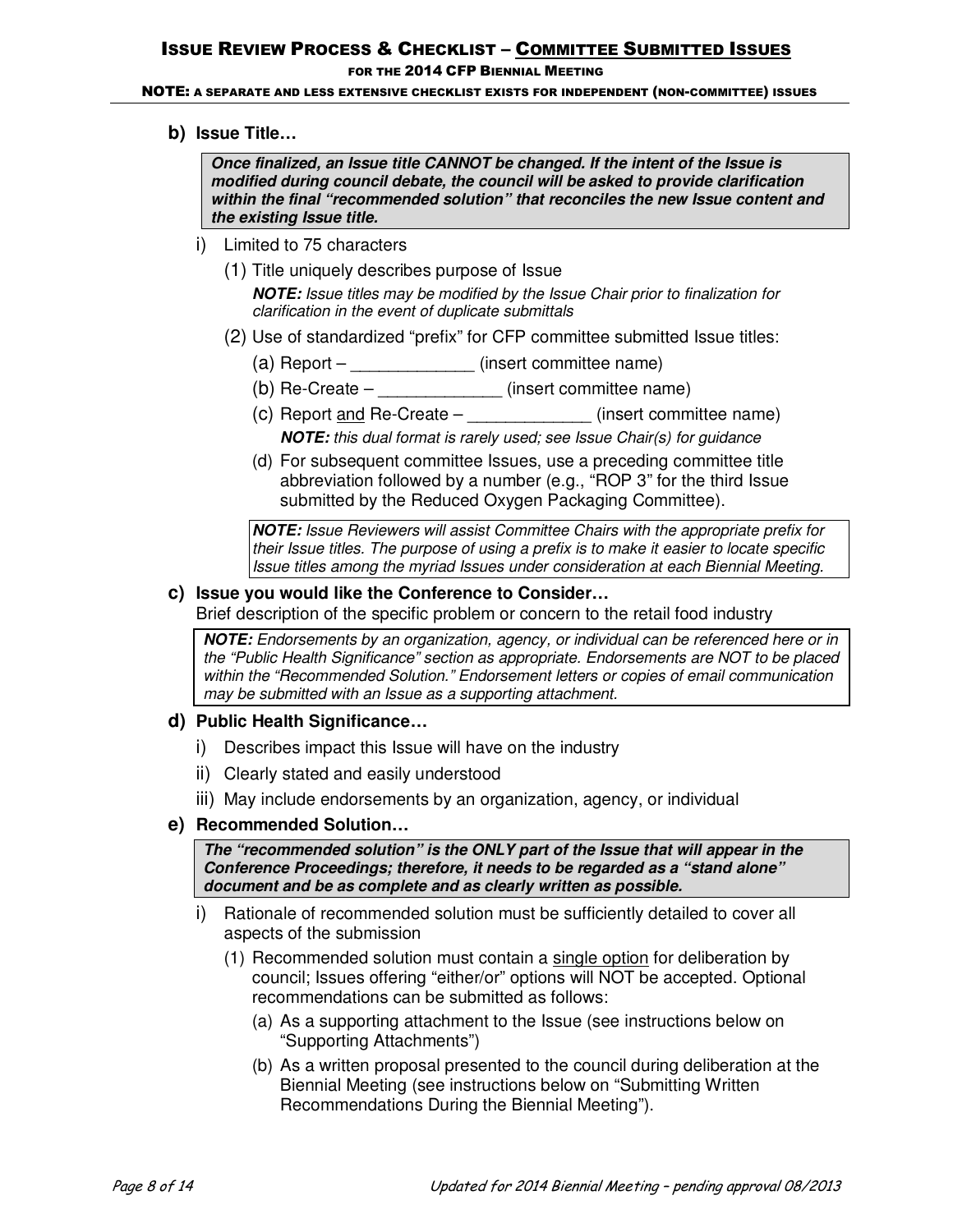#### NOTE: A SEPARATE AND LESS EXTENSIVE CHECKLIST EXISTS FOR INDEPENDENT (NON-COMMITTEE) ISSUES

- ii) All recommendations made by a CFP committee must be extracted from the committee report and captured within the recommended solution section of the Issue submittal form
- iii) When edits or modifications are proposed for an existing document (e.g., CFP governing document, FDA Food Code, other regulatory document), relevant sections are to be "cut-and-pasted" into the recommended solution using strikethrough/ underline format
- iv) Acronyms must be spelled out when the term is first used *EXCEPTIONS: FDA, USDA, CDC, EPA, CFP*
- v) Specific direction(s) MUST be given to the Conference regarding final disposition of the Issue, such as:
	- (1) "a letter be sent to the FDA requesting…"
	- (2) "modified language be incorporated into…"
	- (3) "final guidelines to be posted on the CFP web site"
	- (4) "a committee be created to study…"
- **f) Submitter name…**

*NOTE: ONLY the submitter and Issue Reviewer have the authority to edit or modify an Issue during the review process; the online system does NOT allow access to other users.* 

- i) CFP Committee Chair(s) is to be listed as the "submitter" (e.g., Jane Doe, Chair)
- ii) CFP committee name is to be listed as the "organization" (e.g., ABC Committee)

### **3) Content Review of Attachments…**

*ONLY Microsoft Word and Portable Document Format (PDF) documents can be submitted as Issue attachments. Word documents will be auto-converted to PDF prior to posting on the CFP web site and available in both the original Word and PDF formats.* 

*Due to challenges in maintaining formatting during the auto-conversion to PDF, it is HIGHLY RECOMMENDED that documents with specialized formatting be converted to PDF before submitting as an Issue attachment.* 

- a) There are two (2) different kinds of Issue attachments:
	- i) **"Content Documents"** this is the body of work, generally created by a committee, which MUST be reviewed and approved via the council deliberation process (e.g., guidelines, policy documents, suggested revisions to existing documents and regulatory codes)
		- (1) Content documents should be "attached" only once to the first committee Issue along with the committee report
			- (a) In subsequent committee Issues, the attachment should be referenced by the exact name of the attachment and the name of the Issue where the attachment can be found (for example: "See *Report – ABC Committee*, Attachment #1, titled: *XYZ"*)
		- (2) Issue "Recommended Solution" MUST state if the approved content attachment document is to be posted on the CFP web site in PDF… or editable format (Microsoft Word)… or both… along with a brief rationale statement (e.g., "…available to all users to modify the document for their educational needs.")
	- ii) **"Supporting Attachments"** this is information presented ONLY to assist in understanding the specific Issue (e.g., abstracts, articles, studies, reference material, endorsements, alternative "recommended solutions")
		- (1) Supporting documents are NOT reviewed for content.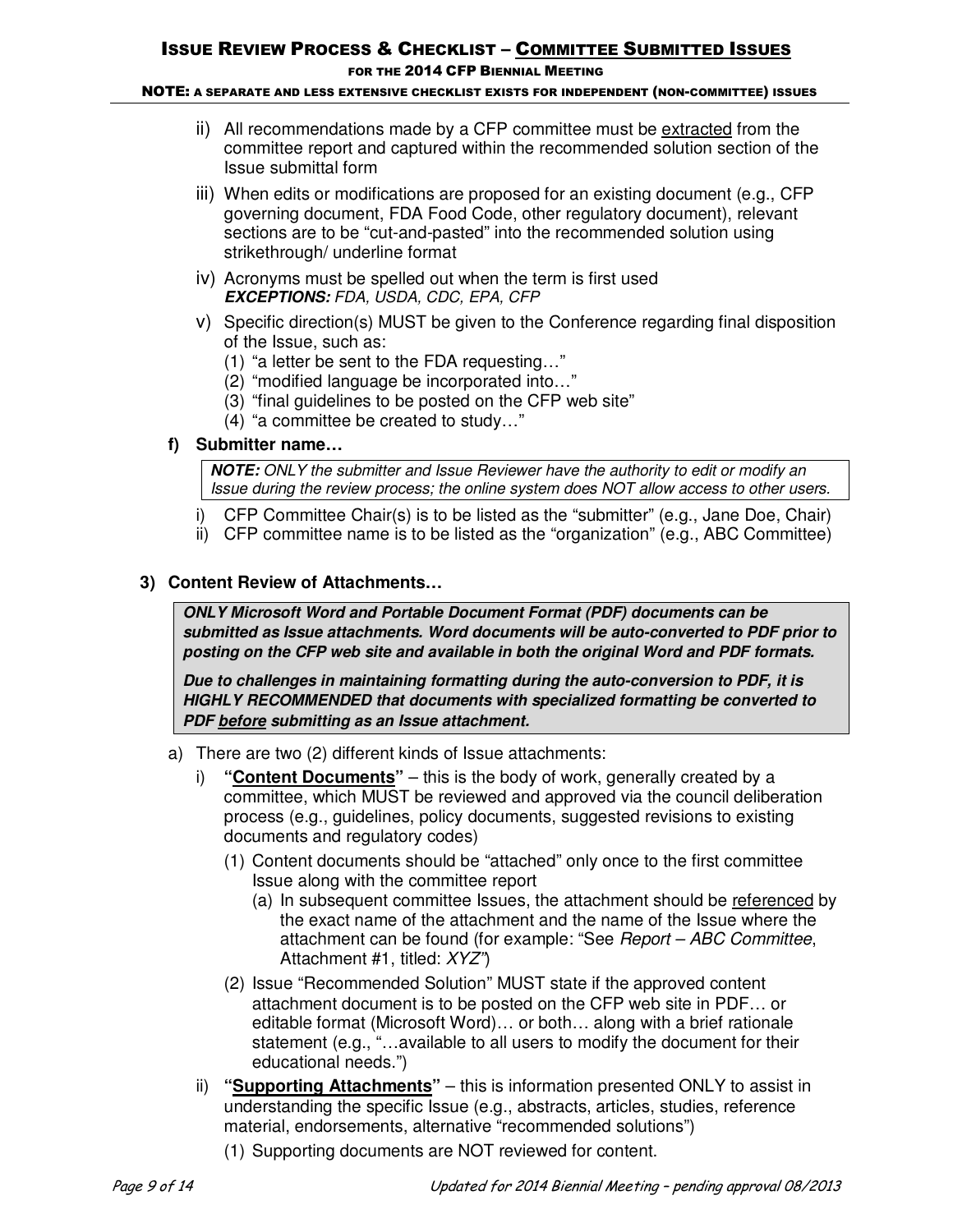FOR THE 2014 CFP BIENNIAL MEETING

### NOTE: A SEPARATE AND LESS EXTENSIVE CHECKLIST EXISTS FOR INDEPENDENT (NON-COMMITTEE) ISSUES

- (2) Review is limited to ensuring that document:
	- (a) is correctly referenced and titled in the Issue
	- (b) is attached in correct format
	- (c) opens and prints from the Issue attachment
- (3) Large documents posted online (e.g., Food Code) are to be referenced only by the web address along with a notation of the specific page and/or section numbers; large publicly available documents are NOT to be attached in their entirety
- b) Attachment format:
	- (i) All attachments MUST be submitted in one of the following:
		- (1) a format compatible with Microsoft Word (.doc)
		- (2) as a Portable Document Format (PDF)
		- (3) as a web address for existing documents
	- (ii) Content Attachments submitted as a PDF must be made available by the submitter in advance to the Council Scribe in a format compatible with Microsoft
		- Word (.doc) to facilitate editing during council deliberations
	- (iii) Attachments should use a header or footer that includes both the document title and page numbers *("page \_\_ of \_\_" is the preferred format)*
	- (iv) To avoid confusion and to facilitate debate, the name of each attachment must be specific AND consistently referenced throughout all material submitted by the committee
	- (v) Attachments over 2 megabytes (2 MB) must be divided into multiple smaller documents in a logical sequence
	- (vi) All Macros are to be removed from attached documents
- c) Council Chairs will work with Committee Chairs and the Issue Chair(s) to determine the best format and method of attaching documents to their Issues

### **Note!**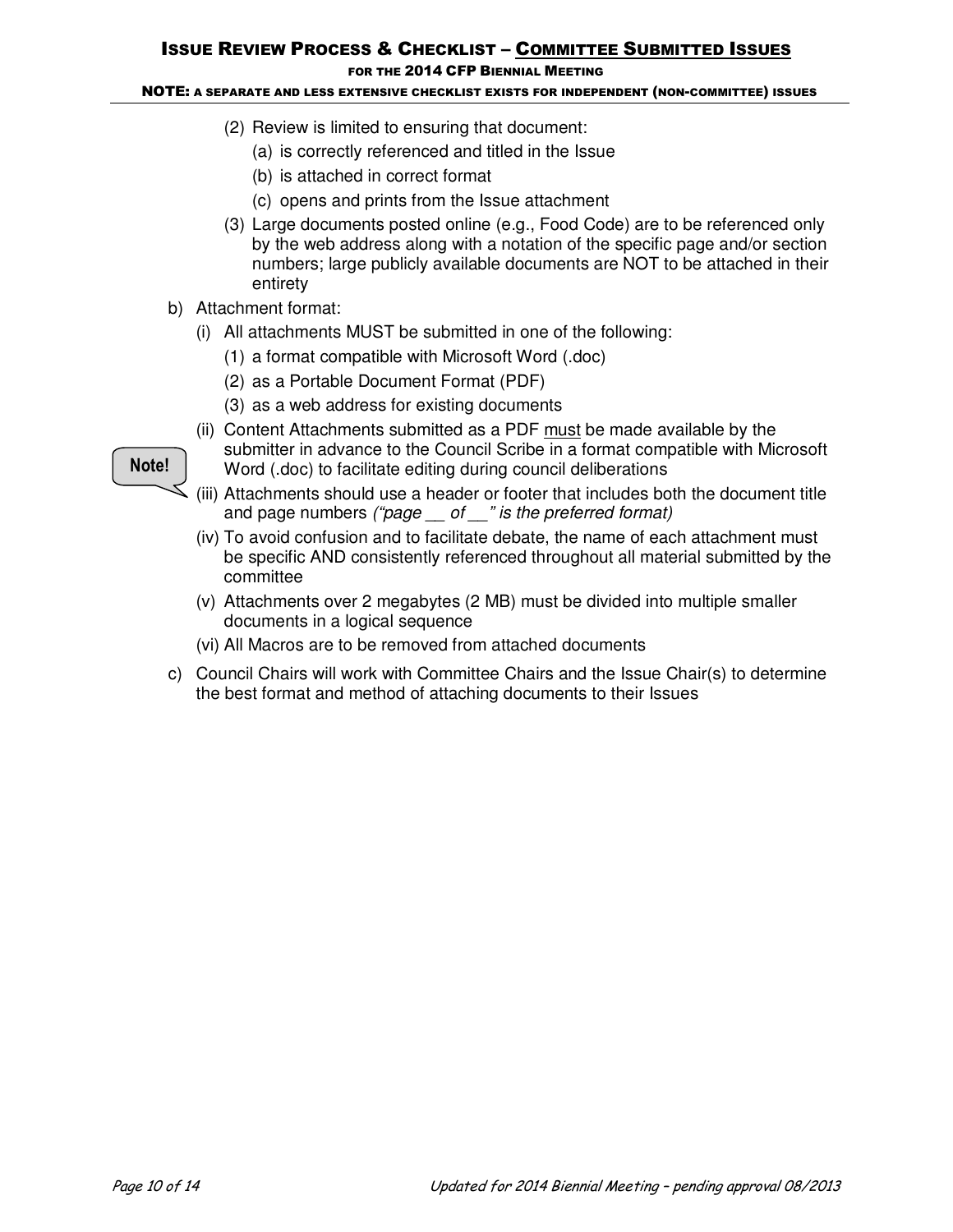FOR THE 2014 CFP BIENNIAL MEETING

NOTE: A SEPARATE AND LESS EXTENSIVE CHECKLIST EXISTS FOR INDEPENDENT (NON-COMMITTEE) ISSUES

### III. FINAL REVIEW – AFTER ONLINE SUBMITTAL

### **QUICK SUMMARY**

**All review and editing to Issues, reports, and attachments is now conducted via CFP's online Issue Management Program (IMP). There is no established method to track changes made to reports and Issues after preliminary review by Council Chairs and Issue Chair; therefore, a second review of documents must be conducted to verify that:** 

- *Concerns noted during preliminary review have been addressed*
- *All assigned charges have been adequately addressed*
- *Narrative is clear and logical*
- *Report, Issues, and attachments are presented in a logical manner*
- *Final committee report is submitted as an Issue attachment*
- *All attachments are consistently named, are not duplicated unnecessarily, and readily open in a readable format*
- *Future of committee and any continuation charges are adequately addressed*
- *Spellcheck and grammar check have been conducted*

**Once in IMP, the online review and editing of an Issue is restricted to the submitter and one Issue Reviewer (i.e., an Issue Chair or other pre-designated Issue Reviewer). Any discussion or review of the document contents must be conducted before the Issue Submitter inputs their Issue(s) into the IMP system.** 

*PLEASE NOTE:* **To avoid confusion and enormous time consumption, edits will NOT be accepted by the Issue Reviewer outside the IMP system, such as by email, unless the IMP system is not functioning effectively and the Issue Reviewer has specifically requested that information be submitted via an alternate format.**

## A. FINAL REVIEW PROCESS

- 1) All CFP committee Issues MUST be approved by the respective Council Chair through the preliminary review process PRIOR to online submittal (see above)
- 2) Once submitted online to the Issue Management Program (IMP), the final review process for that Issue begins:
	- a) During the final review, the Issue Committee will serve as the primary contact with all Issue submitters via the online review process
	- b) CFP committee submitted Issues will be forwarded by the Issue Committee to Council Chairs for final review and approval via the online review process

*NOTE: the IMP system does NOT allow Council Chairs to "edit" documents.* 

- 3) Revisions to an Issue after the submittal deadline will be limited to those requested by the Issue reviewers
	- a) Via the online IMP web site, the Issue submitter will receive edits and comments from the reviewers; the submitter can either:
		- i) "accept" the Issue (indicating the submitter agrees to all suggested edits and that the Issue is ready for finalization)
		- ii) submit another round of revisions (this part of the review process can go backand-forth as many times as necessary until an Issue is ready to be finalized), or
		- iii) "withdraw" the Issue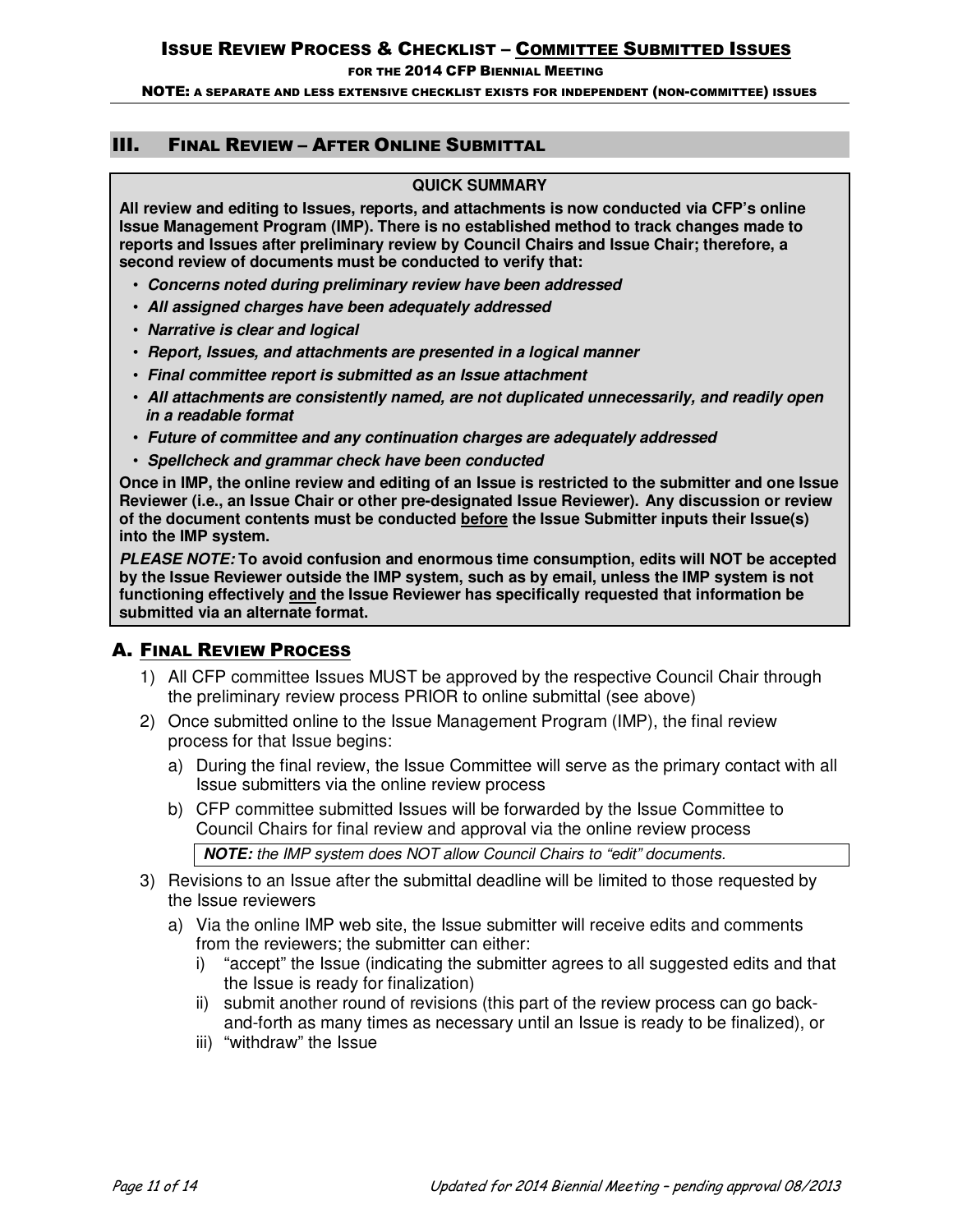### FOR THE 2014 CFP BIENNIAL MEETING

NOTE: A SEPARATE AND LESS EXTENSIVE CHECKLIST EXISTS FOR INDEPENDENT (NON-COMMITTEE) ISSUES

## B. FINAL REVIEW CHECKLIST

- 1) Verify Council Chair approval of CFP committee submitted Issues
	- a) Any changes made to a committee report after the preliminary review process MUST be approved by the respective Council Chair
- 2) Ensure that the final Issue meets CFP's Issue Acceptance *"Terms and Conditions"* as posted on the CFP web site
- 3) Review all Issues and attachments using "Review Checklist" (noted above) and a final spell check and grammar check has been conducted
- 4) Verify documents referenced in an Issue or in a committee report:
	- a) All attachments listed or referenced are actually "attached" to the appropriate Issue
	- b) All relevant attachment pages are included
	- c) All attached documents readily print and are in a readable format
	- d) All web address links are correct and currently accessible
- 5) Issue Committee will conduct a final edit to standardize content of all Issues, for example:
	- a) Re-name multiple Issues with similar titles
	- b) Ensure submitter's name and information follows a standardized format

*NOTE: the submitter's employer contact information is to be entered in the "submitter information" section at the bottom of the submittal form; it is NOT entered under "submitter name" at the top of the form.*

- c) Remove redundant or auto-generated wording from final Issue, for example:
	- i) Recommended Solution… deletion of the words "The Conference Recommends..." from the final submittal as this wording will be auto-generated in the final Issue packet

# C. ISSUE FINALIZATION

1) Issue "finalization" is completed once the Issue and all attachments are in an acceptable format for presentation to a designated council for deliberation and submitter agrees to all changes

*NOTE: Prior to an Issue being finalized, it must be in a "finished form" (e.g., no annotations or unaccepted edits, all attachments present and complete). Issues that are NOT in this format may be rejected if the submitter fails to make requested revisions. Documents containing "track changes" or comments from reviewers CANNOT be accepted because they are, by definition, unfinished and incomplete.* 

- 2) Submitter will be notified via email when Issue is ready to be "finalized"
- 3) Once finalized, an Issue can no longer be edited until it is deliberated in council
- 4) Submitter will again be notified via email when Issue has been finalized for presentation to council
- 5) Finalized Issues are submitted to the Issue Committee for assignment to council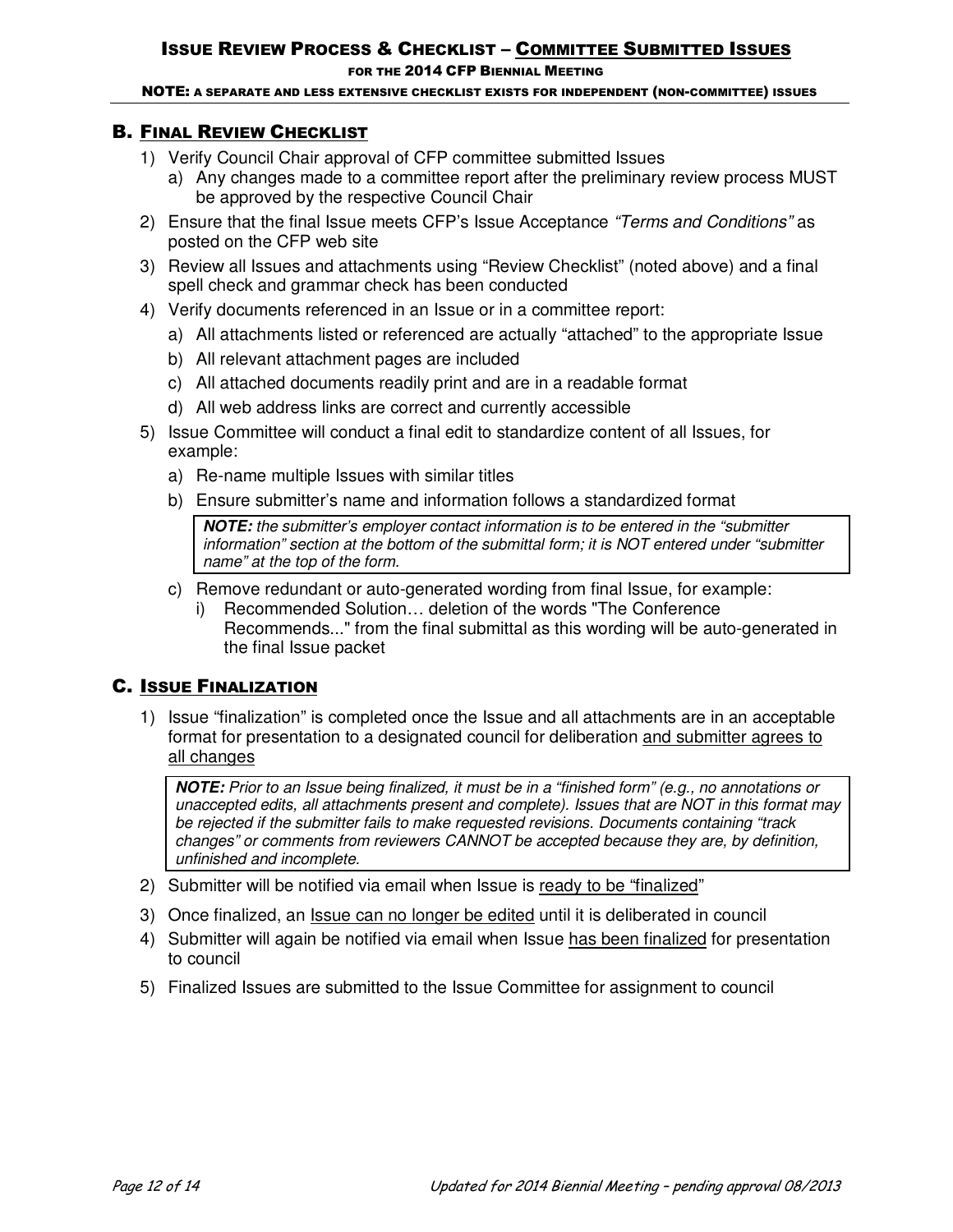FOR THE 2014 CFP BIENNIAL MEETING

NOTE: A SEPARATE AND LESS EXTENSIVE CHECKLIST EXISTS FOR INDEPENDENT (NON-COMMITTEE) ISSUES

## D. ISSUE REJECTION

*Issues are NOT rejected based on content, but may be rejected for non-compliance with the requirements for Issue acceptance.* 

*See Issue Rejection Process in the Conference Procedures, Section IV. Conference Issues; subsection E.* 

Submitter will be notified via email if an Issue **CANNOT** be accepted as currently written and is subject to rejection; notification will include:

- 1) specific required changes,
- 2) deadline date,
- 3) reference to *Issue Acceptance Criteria*, and
- 4) recommendation that Issue can be rewritten and referred to a committee if unable to finalize language.

*Note: the Executive Director will be notified regarding all Issues subject to rejection; for committee submitted Issues, the respective Council Chair will also be notified.*